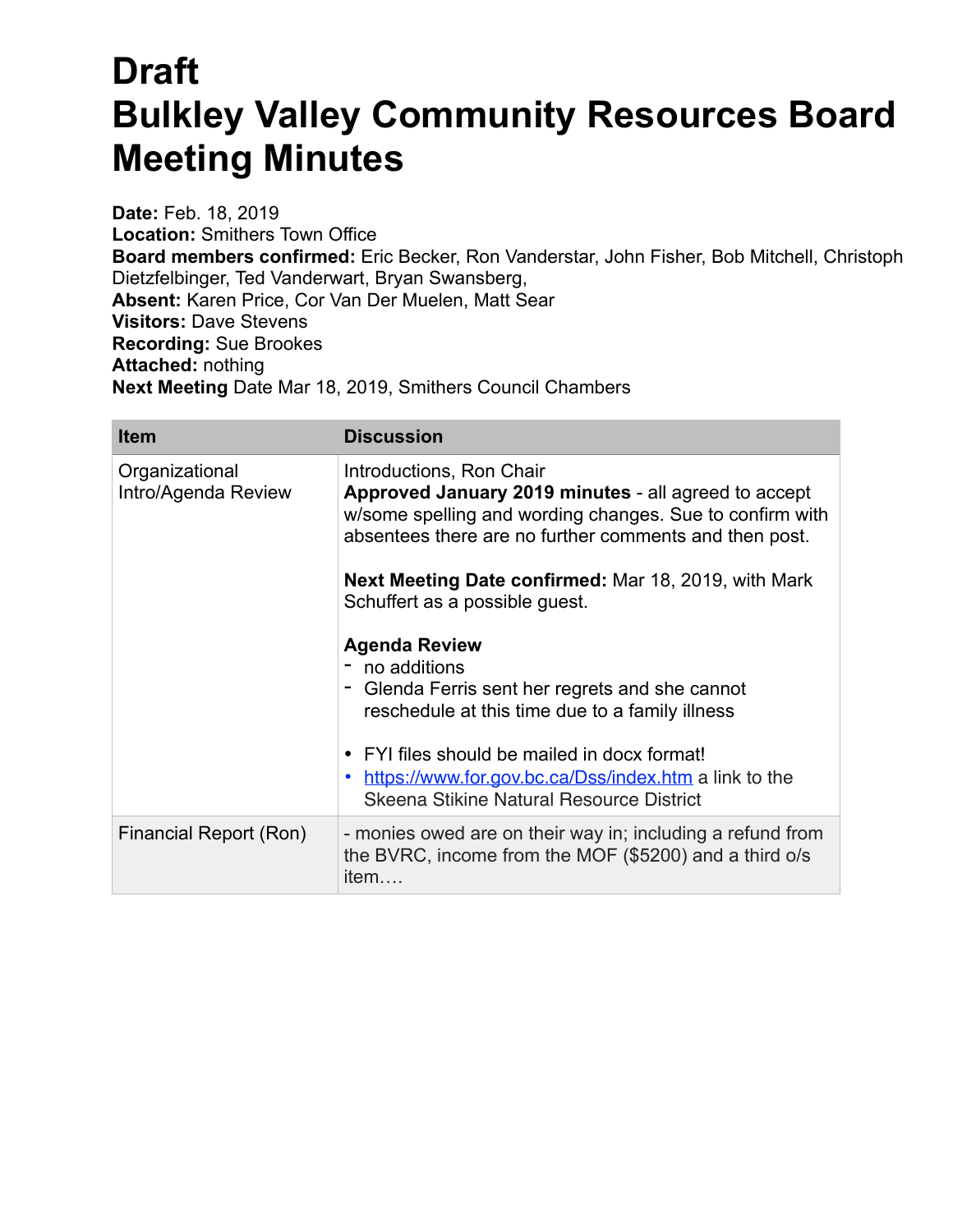| <b>Item</b>       | <b>Discussion</b>                                                                                                                                                                                                                                                                             |
|-------------------|-----------------------------------------------------------------------------------------------------------------------------------------------------------------------------------------------------------------------------------------------------------------------------------------------|
| 7:20pm            | Provide advice related to land use planning and forest practices to<br>the Chair of the Forest Practices Board, Kevin Kriese.<br>Review of the compilation of "Comments on LRMP Practices and Projects<br>Reports" led by Bob                                                                 |
| Termin-<br>ology: | OSBG - objectives set by gov't, GAR - gov't action regulation, FRPA -<br>forest range and practices act, HLPO - higher level plan objectives,<br>perhaps we should have a handout of these                                                                                                    |
|                   | 7 fish sensitive watersheds id'd in LRMP yet only 5 ended up in the<br>regulation - who determined this? To get the other 2 into the regulation it's<br>heavily bureaucratic, now it is a GAR process, this is a difficult process.<br>This is the same process as with community watersheds. |
|                   | Great work compiling comments.                                                                                                                                                                                                                                                                |
|                   | Impacts on water quality, habitat and other features are known but some<br>projects with known impacts are missed altogether - our board may not<br>know what these projects or impacts are; things stakeholders may have<br>explored may easily be missed.<br>From the table:                |
|                   | Is it ok to have a panel review and hammer out a new LRMP over a period<br>of time? Answer: The gov't should update these LRMP's and come back<br>to the board with a technical committee to support development.                                                                             |
|                   | There's agreement there are inadequacies and holes in this review/report.<br>This report doesn't address the fact that once an FSP is approved it<br>doesn't always reflect the values of the LRMP.                                                                                           |
|                   | There's a lot of work to be done on this report and we think it should be<br>done more thoroughly. We still need to be specific enough to identify<br>those values that require protection of the land base. WHMA established<br>that certain values need protecting.                         |
|                   | Referring to 'objectives are hard to measure', what are the intrinsic values<br>of certain things?                                                                                                                                                                                            |
|                   | Timber valuation gets lots of \$ spent, caribou valuation is getting more<br>provincial resources - citing the species protection act. How do we know<br>values are protected when noone says the LRMP is effective?                                                                          |
|                   | <b>Bottom Line:</b><br>Does anyone have any further comments or objectives?                                                                                                                                                                                                                   |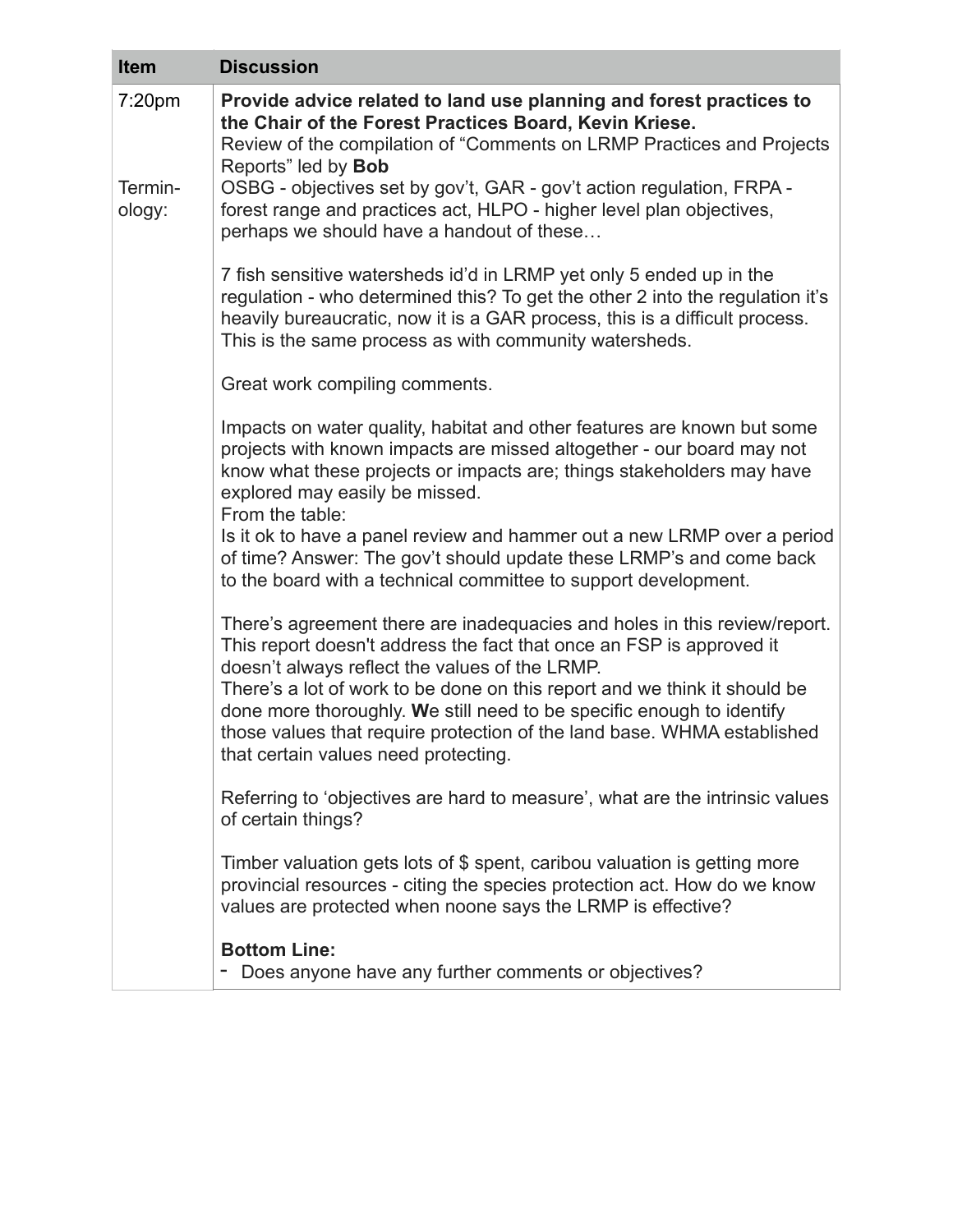| <b>Item</b>                                    | <b>Discussion</b>                                                                                                                                                                                                                                                                                                                                                                                                                                                                                                                                                                                                                                                                                                                                                                                                                                                                                                                                                                                                                                                                                                                                                                                                                                                                                                                                                                                                                                                                                                                                                                                                                                                                                                                                                                                                                                                                                                             |
|------------------------------------------------|-------------------------------------------------------------------------------------------------------------------------------------------------------------------------------------------------------------------------------------------------------------------------------------------------------------------------------------------------------------------------------------------------------------------------------------------------------------------------------------------------------------------------------------------------------------------------------------------------------------------------------------------------------------------------------------------------------------------------------------------------------------------------------------------------------------------------------------------------------------------------------------------------------------------------------------------------------------------------------------------------------------------------------------------------------------------------------------------------------------------------------------------------------------------------------------------------------------------------------------------------------------------------------------------------------------------------------------------------------------------------------------------------------------------------------------------------------------------------------------------------------------------------------------------------------------------------------------------------------------------------------------------------------------------------------------------------------------------------------------------------------------------------------------------------------------------------------------------------------------------------------------------------------------------------------|
| 7:40pm<br><b>The</b><br><b>Trespass</b><br>Act | Propose solutions that we would think are beneficial in range<br>management planning.<br>Perhaps the encroachment of populations requires changed boundaries.<br>There will be push back, these grazing leases are long term. Publicly<br>funded solutions like fencing is a challenge to the range act which will be<br>pretty difficult to make happen.<br>Perhaps we can tweak some components, we don't necessarily want<br>fencing everywhereif cattle are on your property you should be<br>compensated. The crown gets \$3.5 per month, why not private property<br>owners? In mining you always have to give notification you are crossing<br>private property, why is this not true in ranging?<br>a laugh about FREE range<br>Essentially regulatory notification was proclaimed 100 years ago.<br>There's been examples where the officer and bull dozer were at work on<br>private property without notification. They worked it out but the crown<br>needs to know what's at risk. Dealing with private property damage is<br>beyond the scope of the board.<br>Not all crown land is free range perhaps we need adjusting the zones,<br>suggesting zones where you can have cattle here but you need to pen<br>them.<br>The Trespass Act - you can walk across a property line anywhere as long<br>as there is no intent. If you are aware of risk to the property than you have<br>intent.<br>Should cattle on crown land be considered wildlife? Damages are paid.<br>Elk are fenced at public expense.<br>Can we not put this on a map and see the grazing tenures and private<br>lands and planning units, what are the values for these units? Then we<br>can find conflicts?<br>It may be worth writing a letter concerning the values in the LRMP<br>Decision - does anyone want to be the lead in drafting a letter for the<br>board's approval? Well what would we say, while agriculture and ag. opps |
|                                                | are a value there are instances where they conflict with other values like<br>w. quality, fish and wildlife habitat, quiet enjoyment of property.<br>This requires a knowledge base.<br>We want to protect agriculture but this is dropped somewhere in practice.                                                                                                                                                                                                                                                                                                                                                                                                                                                                                                                                                                                                                                                                                                                                                                                                                                                                                                                                                                                                                                                                                                                                                                                                                                                                                                                                                                                                                                                                                                                                                                                                                                                             |
|                                                | <b>Bottom Line:</b><br>• what are the values the board is to represent specifically?<br>• we don't want to restrict the amount of ranging on crown land<br>• the crown needs to know spawning beds, headwaters, more<br>• departments will find money to protect certain environments & values<br>E will try to get a map from Mark S where the free range grazing tenures<br>are. There is a management plan for every grazing lease.<br>R will contact Kaaren and tell her where we're at, we're looking into it<br>further                                                                                                                                                                                                                                                                                                                                                                                                                                                                                                                                                                                                                                                                                                                                                                                                                                                                                                                                                                                                                                                                                                                                                                                                                                                                                                                                                                                                 |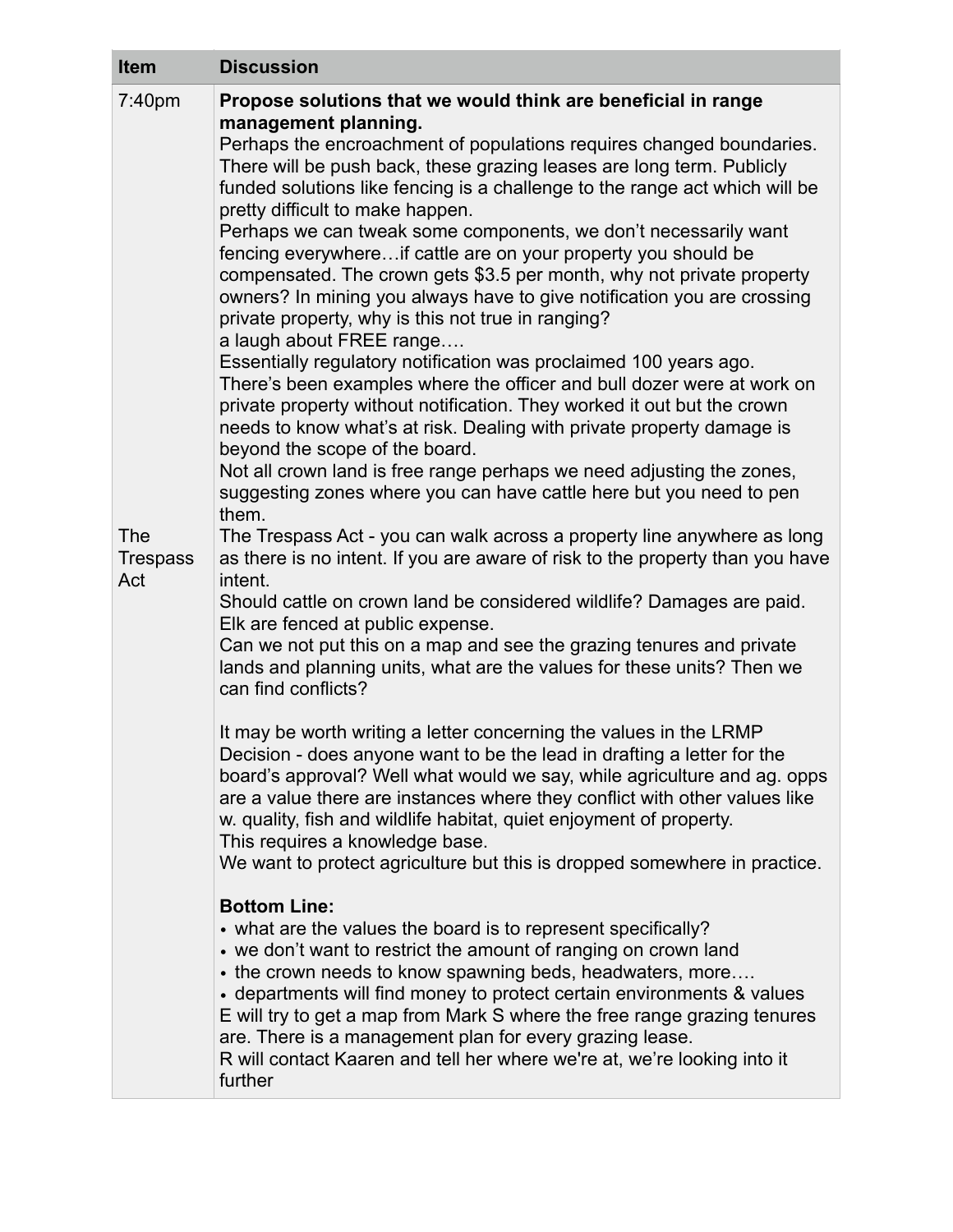| <b>Item</b> | <b>Discussion</b>                                                                                                                                                                                                                                                                                                                                                                                                                                                                                                                                                                                                                                                                                                                                                                                                                                                                                                                                                                                                                                                                                                                                                                                                                                                                                                                                                                                                                                                                                                                                                               |
|-------------|---------------------------------------------------------------------------------------------------------------------------------------------------------------------------------------------------------------------------------------------------------------------------------------------------------------------------------------------------------------------------------------------------------------------------------------------------------------------------------------------------------------------------------------------------------------------------------------------------------------------------------------------------------------------------------------------------------------------------------------------------------------------------------------------------------------------------------------------------------------------------------------------------------------------------------------------------------------------------------------------------------------------------------------------------------------------------------------------------------------------------------------------------------------------------------------------------------------------------------------------------------------------------------------------------------------------------------------------------------------------------------------------------------------------------------------------------------------------------------------------------------------------------------------------------------------------------------|
| 8:20pm      | Trail Mapping, 'BV Recreational Access Database' This could be<br>termed 'the implementation of the Summer RAMP' led by Eric.<br>This is slow getting the Webmaster to get at it. Our partner, Brandi<br>Hughes Recreation Sites and Trails (FLNRO) is reluctant to acknowledge<br>trails that aren't maintained. Even with designations like user maintained,<br>seasonal, motorized and/or non motorized. According to her we need to<br>define maintenance levels, legal designations. We do have the summer<br>RAMP plan. Brandi may come up with \$1000, we do have \$2300 RAMP<br>funds already. - 60 named trails, they are reluctantly on the database, she<br>has nothing on private land, like trails behind Call Lake etc., she feels by<br>having these recognized they are promoting and hence putting<br>themselves at risk of liability.<br>Mark Fisher is supportive of the project in theory!<br>What is maintenance? Walking on it is maintenance, if its findable its<br>being maintained. Defining maintenance is like defining better condition;<br>using a trail is leaving it in better condition, defining better condition is too<br>objective a term.<br>RAMP is designating appropriate use. RAMP is all voluntary.<br>Listing of private land trails should be left to the landowner, it should be<br>changeable so they can be removed or added to the database. Forest<br>features and rec. sites might be points of interest.<br>An airstrip in Alberta is a rec. site but never mapped because it will be<br>used in the event of an emergency. |
|             | Is the summer RAMP complete? Answer: not exactly                                                                                                                                                                                                                                                                                                                                                                                                                                                                                                                                                                                                                                                                                                                                                                                                                                                                                                                                                                                                                                                                                                                                                                                                                                                                                                                                                                                                                                                                                                                                |
|             | Counter costs are debatable but the larger costs to measuring use is<br>collecting data, fixing and transmitting the data.                                                                                                                                                                                                                                                                                                                                                                                                                                                                                                                                                                                                                                                                                                                                                                                                                                                                                                                                                                                                                                                                                                                                                                                                                                                                                                                                                                                                                                                      |
|             | <b>Bottom Line:</b><br>Eric to continue to work with Brandi. Ron to contact Brandi about funding<br>requirements.                                                                                                                                                                                                                                                                                                                                                                                                                                                                                                                                                                                                                                                                                                                                                                                                                                                                                                                                                                                                                                                                                                                                                                                                                                                                                                                                                                                                                                                               |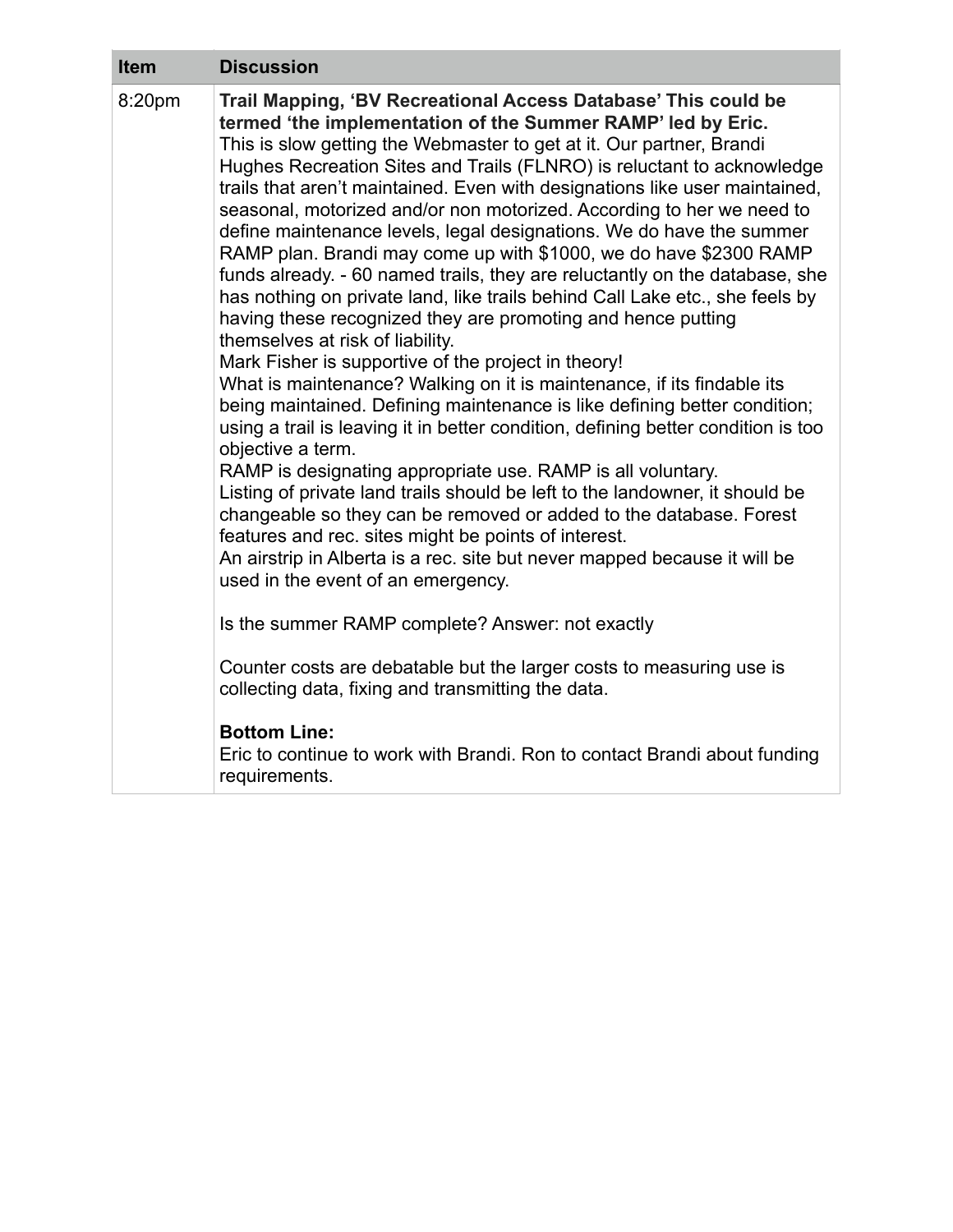| <b>Item</b> | <b>Discussion</b>                                                                                                                                                                                                                                                                                                                                                                                                                                                                                                                                                                                                                                                                                                                                                                                                                                                                                                                                                                                                                                                                                                                                                                                                                                                                                                                                                                                                                                                                                                                                                                                                                                                                                                                                                                                                                                                                                                                                                                                                                                                                                                                                                                                                                                                                                                                                                                                                                                                                                                                                                                                                                                                                                                                                                                                                                                                   |
|-------------|---------------------------------------------------------------------------------------------------------------------------------------------------------------------------------------------------------------------------------------------------------------------------------------------------------------------------------------------------------------------------------------------------------------------------------------------------------------------------------------------------------------------------------------------------------------------------------------------------------------------------------------------------------------------------------------------------------------------------------------------------------------------------------------------------------------------------------------------------------------------------------------------------------------------------------------------------------------------------------------------------------------------------------------------------------------------------------------------------------------------------------------------------------------------------------------------------------------------------------------------------------------------------------------------------------------------------------------------------------------------------------------------------------------------------------------------------------------------------------------------------------------------------------------------------------------------------------------------------------------------------------------------------------------------------------------------------------------------------------------------------------------------------------------------------------------------------------------------------------------------------------------------------------------------------------------------------------------------------------------------------------------------------------------------------------------------------------------------------------------------------------------------------------------------------------------------------------------------------------------------------------------------------------------------------------------------------------------------------------------------------------------------------------------------------------------------------------------------------------------------------------------------------------------------------------------------------------------------------------------------------------------------------------------------------------------------------------------------------------------------------------------------------------------------------------------------------------------------------------------------|
| 8:30pm      | Continue the discussion on an Integrated Silviculture Strategy re:<br>Balsam (Sub Alpine Fir). : Led by Bob.<br>Bob is trying to write an internal letter with the integrated silviculture<br>people (in Victoria), perhaps he should speak to the chief forester but<br>most agreed going with the silviculture group is a better approach.<br>Background: Even if you plant today you won't be able to harvest for 90<br>years. Your going to have to force licensees to plant these species.<br>Why do we want this planted? Answer: to diversify timber yield,<br>biodiversity and reduction of risk of crop failure. There's pushback on<br>biodiversity because where you haven't logged it balsam does come in<br>naturally, it'll be an understory species and do well but grow slow. Also<br>foresters don't want to plant because there is no incentive to plant slow<br>species and currently mills don't take it. At this rate of growth there will be<br>no harvesting of balsam after 60 years. Balsam saw log's do have some<br>rot but the larger cants are awesome to build with, store and ship.<br>State of the art is the natural tree right now.<br>Hemlock is in the same situation as this Balsam, we don't have much in<br>the TSA though. There's a replant suggestion of 5% for cedar. Larch<br>plantings have larch soft fly - a pest problem and so not preferred.<br>Tree farming versus natural regrowth. Balsam can manage under itself.<br>Clearcut silviculture system will work. If we plant by site series (wet, moist<br>sub zones) and if these were modelled you could find out how many<br>zones are suitable for fast growing balsam You need a line in the code -<br>foresters need to plant out larch, douglas fir or balsam in cut blocks. How<br>much - 25 %? It must be in pure stands and cann't be mixed unless its in<br>groups or islands. Some licensees do plant - on higher ground these<br>species withstand snow loads. You can order %ages. from the nursery.<br>What about aspen and cottonwood? Answer: a 300m wide stretch around<br>Williams Lake is being planted, aspen stands are adapted to fire so they<br>propagate fire, grass is another species which uses fire to outpace its<br>competition, they'll sprout after a burn, aspen will also seed in if there's<br>root damage but it's less likely to burn than a pine stand. Cottonwood is<br>more fire proof, aspen bark is volatile - the pellet mill takes aspen,<br>otherwise it's left or burnt, there's a 100km range for hauling costs to the<br>pellet plant. Cottonwood usage includes bridge or decking, Aspen makes<br>fine paper, cores of plywood, toothpicks and so on.<br>note from email: has the Board seen the Integrated Stewardship Strategy<br>for Bulkley? It directly assess species mix issues.<br><b>Bottom Line:</b> |
|             | the Province needs a better portfolio than just 2 species<br>corios coloction processos chould use the <i>'accorteble pet the</i>                                                                                                                                                                                                                                                                                                                                                                                                                                                                                                                                                                                                                                                                                                                                                                                                                                                                                                                                                                                                                                                                                                                                                                                                                                                                                                                                                                                                                                                                                                                                                                                                                                                                                                                                                                                                                                                                                                                                                                                                                                                                                                                                                                                                                                                                                                                                                                                                                                                                                                                                                                                                                                                                                                                                   |

- site series selection processes should use the 'acceptable not the preferred'
	- everyone supports Bob's initiative
- biodiversity is an important part of the LRMP